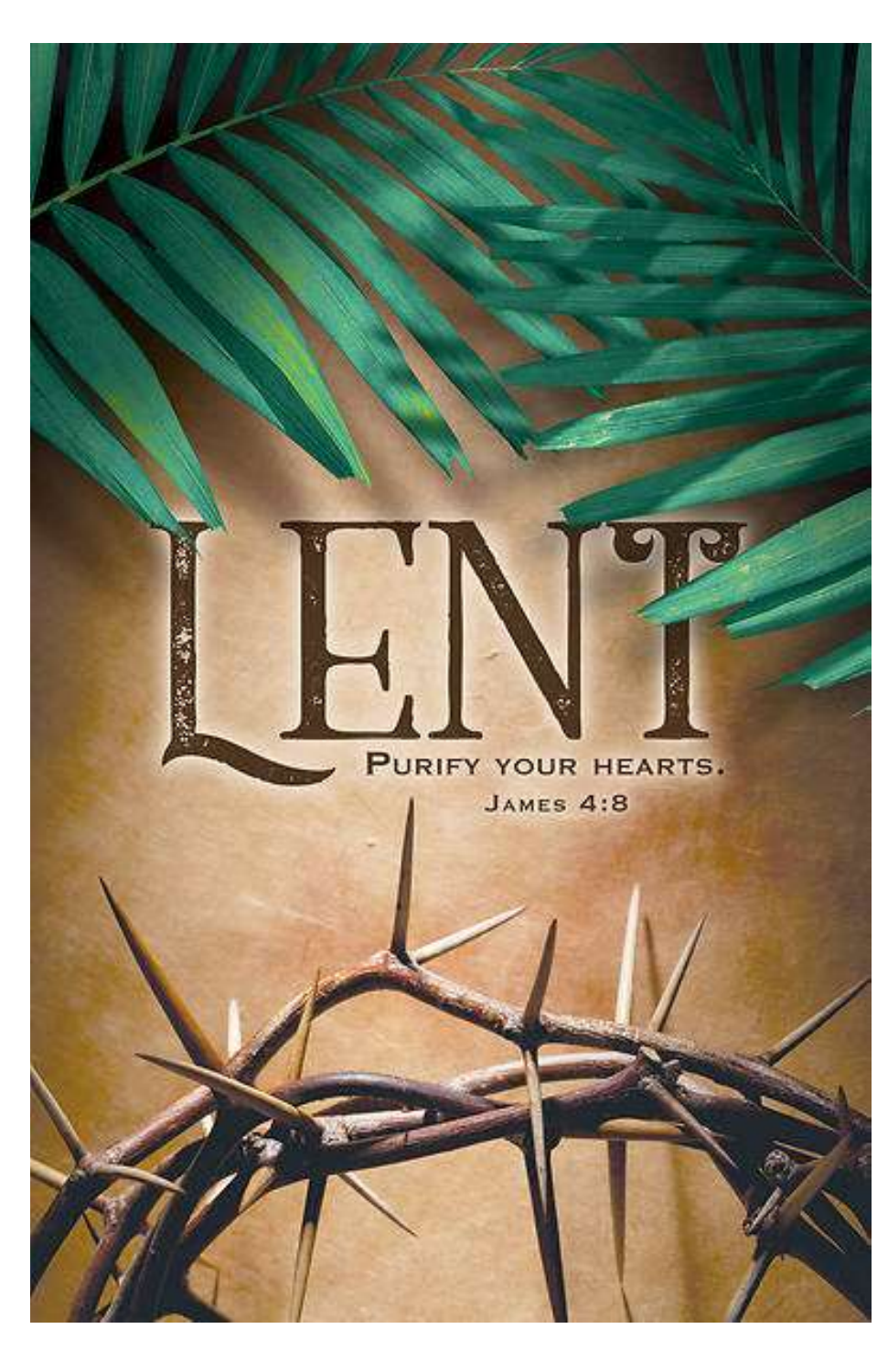## **ST. JAMES OF NISIBIS ARMENIAN APOSTOLIC CHURCH** ê´. Ú²Îà´ **ՄԾԲՆԱՑԻ ՀԱՅՐԱՊԵՏ** ՅԱՅԱՍՏԱՆԵԱՅՑ ԱՌԱՔԵԼԱԿԱՆ ԵԿԵՂԵՑԻ

Reverend Father Hovhan Khoja-Eynatyan, Pastor Deacon Larry Farsakian, Sacristan 816 Clark Street, Evanston, IL 60201 Tel: 847-864-6263, e-mail: [office@stjamesevanston.org](mailto:office@stjamesevanston.org) [www.stjamesevanston.org](http://www.stjamesevanston.org/)

# **MARCH 29, 2020 SUNDAY OF THE ADVENT ՄԱՐՏ 29, 2020 ԳԱԼՍՏԵԱՆ ԿԻՐԱԿԻ**

# **SUNDAY, MARCH 29, 2020 NO. 13 /2020**

Night Service 9:00 AM Sunrise Service 10: 00 AM Holy Badarak 10:30 AM Bible Readings Isaiah 66:1-24; Colossians 2:8-3:7; Matthew 22:34-23:39 **ԿԻՐԱԿԻ, ՄԱՐՏ 29, 2020**  Գիրեչային ժամ 9:00 Արեւագալի ժամ 10:00 Սուրբ Պատարագ 10:30 Ընթերցումներ Եսայի 66:1-24; Կողոսացիներ 2:8-3:7; Մատթէոս 22:34-23:39

#### -sasagerer

#### **PLEASE PRAY FOR OUR SICK**

Alexander Adajian Saro Anbarchian Andre, Servant of God Naringul Caliscan Carolyn Conger Veronica Dadourian Sam Davidson Seda Dilanjian Rick Gergerian Vartges Goorji Hoyle Green Michael Green Nargez Hamayak Fred Harburg Robert Lapointe Cassandra Mitchell Varvara Movsesyan Joy Nazarian Shirley Omartian Dn. Hagop Papazian Nanci Perkhaus Sofia Petrosyan Antony Puckett Virgie Jandegian Saskowski Surpik Simon Vigen Ter-Avakian Milan Thakkar Terre Tuzzolino Kary Valenziano Carla Ziegler

*If you know of anyone that needs our special prayers, please call the church office (847) 864-6263 or Der Hovhan (847) 644-7389 so that their names can be included on this list or if a name should be removed.*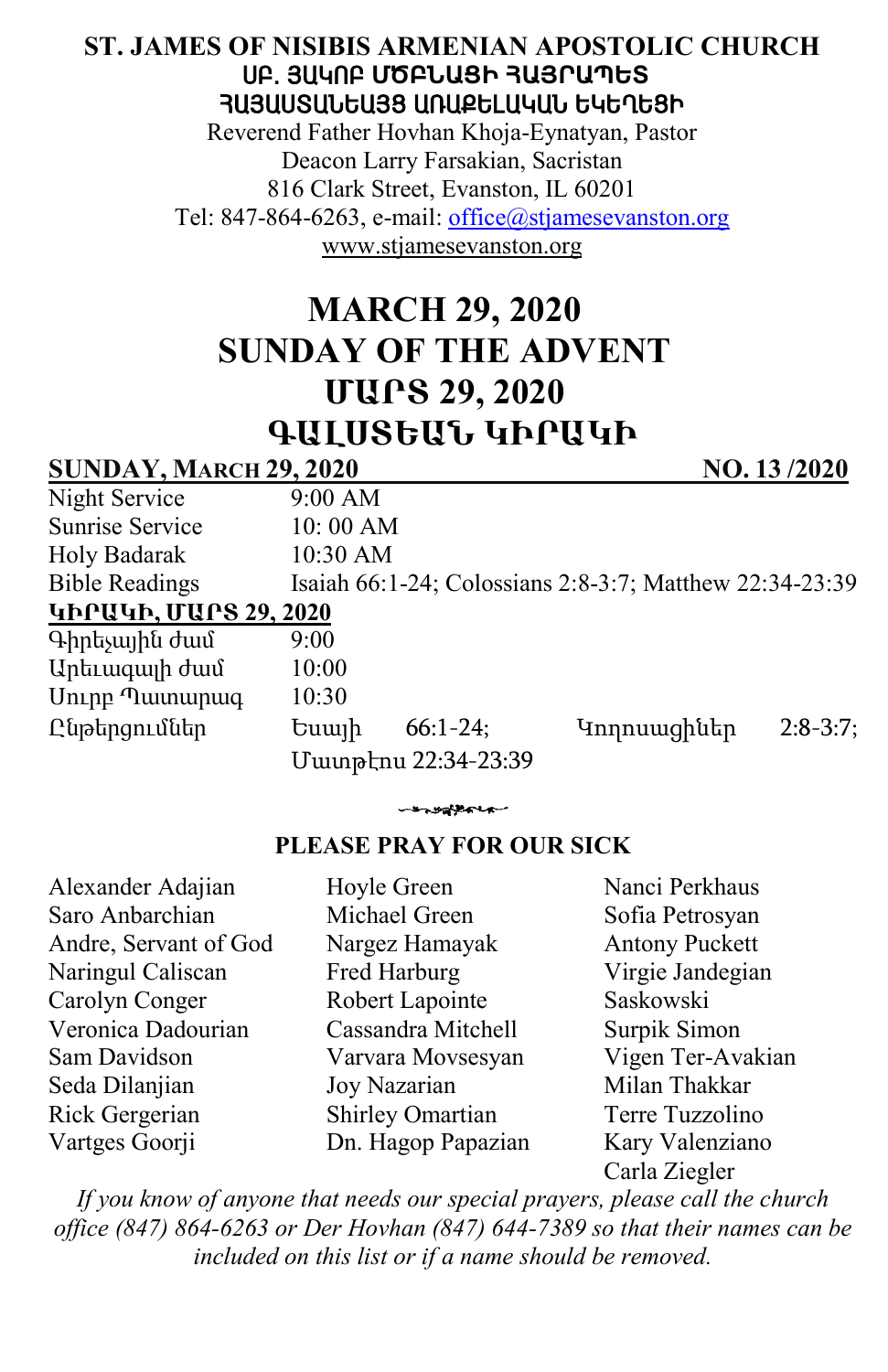### **THE SUNDAY OF THE ADVENT**

The Sunday of the Advent, the Last Sunday of Lent, reminds us of the end of the present order of the world, the Second Coming of Christ, the resurrection of the dead, the Last Judgment and the creation of a new heaven and earth. According to St. Mark, the Gospel for Matins articulates Jesus' prophecy about future end times. Jesus gave His followers a prophetic picture of end times, including certain events leading up to it. He also talked about future events connected with His return to earth to judge all people. Jesus predicted both near and distant events without putting them in chronological order. Jesus warns His followers about the future to provide them a guide for how to live a life glorifying God in the present age in order to prepare for the future fulfillment of His Kingdom. Many predictions Jesus made in this passage have not yet been fulfilled, but they were made to help the faithful remain spiritually alert and prepared at all times as the Church eagerly awaits His Second Coming.

The Midday Gospel reading from Matthew further demonstrates Jesus' disdain for religious leaders' adherence to the hypocritical attitudes of His day, whom He exposed through a pronouncement of judgment.

### **COMMEMORATION OF THE RAISING OF LAZARUS**

actorica ...



On the 41st day of Great Lent, the Armenian Apostolic Church commemorates Lazarus being raised from the dead. This miracle comes to us in the Gospel of John (11:11-46). Lazarus was from a family with whom Jesus had a close connection and whom he loved very much. Lazarus was the brother of Mary and Martha, who often received Jesus as a guest in their home. Lazarus died after succumbing to an illness, and upon hearing that His friend had died, Christ went to visit the family and said to Martha, "I am the Resurrection and the Life. Whoever believes in me will live, even though he dies…" Christ asked Martha if she believed Him, to which she replied, "Yes, Lord. I do

believe that you are the Messiah, who was to come into the world." Christ, standing before the grave, then commanded Lazarus to come forth, and he rose and appeared before them fully restored to life. By performing this miracle, Christ proved that He was in fact "the Life and the Resurrection."

The miracle of the raising of Lazarus also contains the passage, "Jesus wept." The Jews, seeing Jesus expressing grief, said, "See how much he loved him!" The raising of Lazarus is an example of the coming resurrection of all those who have fallen asleep in Christ, and Christ's weeping is a demonstration of His great love for mankind.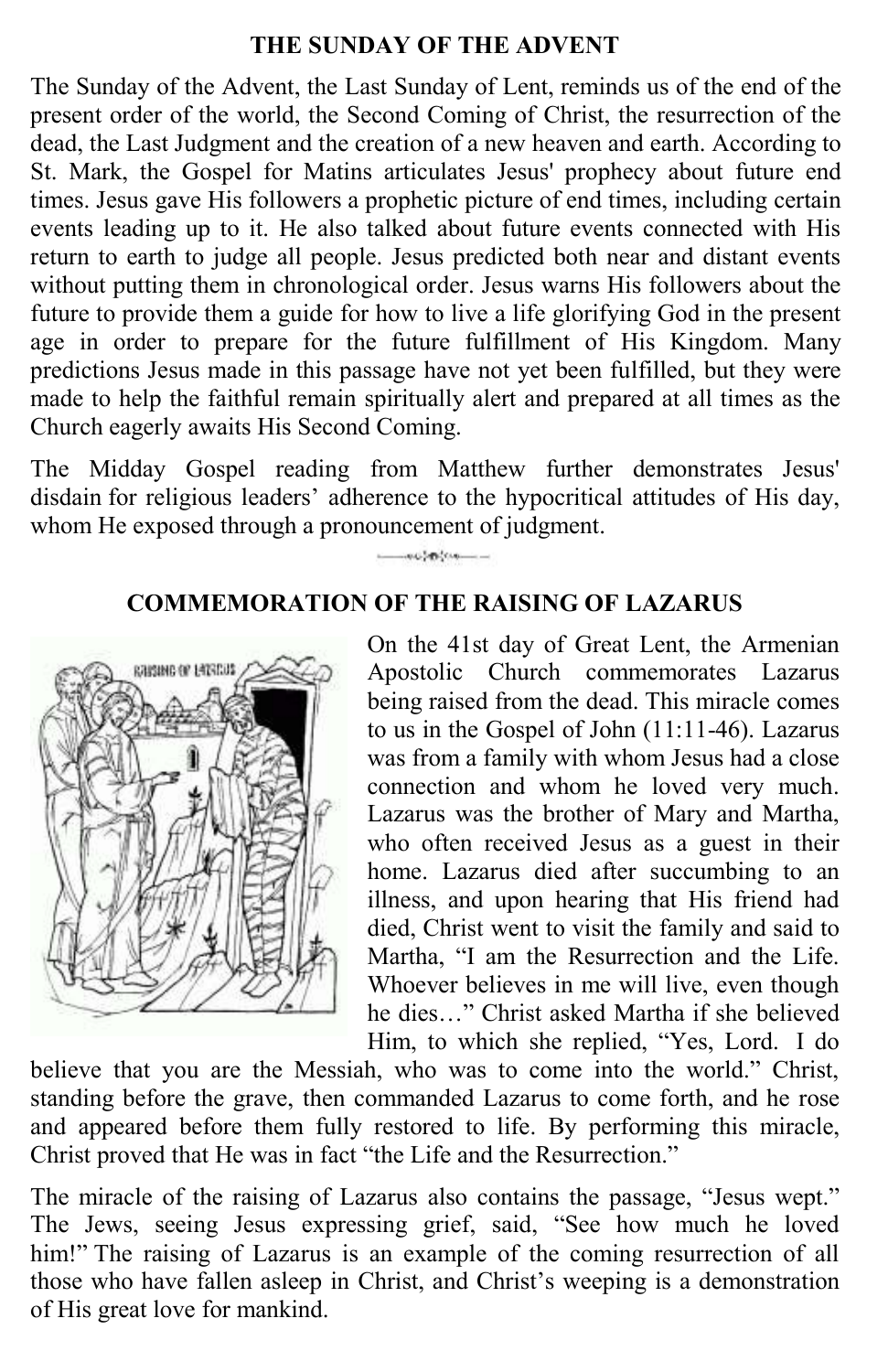# **SCRIPTURE READINGS**

## **Եսայու մարգարեությունը 66:1-24**

1 Այսպէս է ասում Տէրը. «Երկինքն իմ աթոռն է, եւ երկիրը՝ իմ ոտքերի պատուանդանը: Ի՞նչ տուն պիտի շինէք ինձ համար,– ասում է Տէրը,– եւ կամ իմ հանգստեան տեղն ինչպիսի՞ն պիտի լինի: 2 Չէ՞ որ այդ ամէնն իմ ձեռքը պատրաստեց, եւ ամէն ինչ իմն է,– ասում է Տէրը.– ու ես ո՞ւմ եմ նայելու, եթէ ոչ՝ հեզերին ու խոնարհներին եւ նրանց, ովքեր դողում են իմ խօսքից: 3 Բայց անօրէնը, որ ինձ եզ է զոհաբերում, նոյնն է, թէ մարդու գանգ է ջախջախում, իսկ նա, որ ոչխար է զոհաբերում, նոյնն է, թէ շուն է մորթում, իսկ նա, որ ընտիր ալիւր է ընծայաբերում, նոյնն է, թէ խոզի արիւն է թափում, իսկ նա, որ յիշատակների խնկարկման համար կնդրուկ է մատուցում, նոյնն է, թէ հայհոյում է: Նրանք ընտրեցին իրենց ճանապարհները եւ իրենց այն գարշելի բաները, որոնք ախորժելի էին իրենց հոգիներին: 4 Ու ես պիտի բռնեմ նրանց խաբէութիւնները եւ հատուցեմ նրանց ըստ իրենց մեղքերի, որովհետեւ կանչեցի, բայց ինձ չլսեցին, խօսեցի, բայց ականջ չդրեցին, չարիք գործեցին իմ առաջ եւ ընտրեցին այն, ինչ ես չէի կամենում»: 5 Տիրոջ պատգամնե՛րը լսեցէք դուք, որ դողում էք նրա խօսքերից: Ո՛վ մեր եղբայրներ, խօսեցէ՛ք ձեր ատելիների եւ ձեզ զզուանք պատճառողների հետ, որպէսզի փառաւորուի Տիրոջ անունն ու այն յայտնուի ձեր ուրախութեան ժամին, եւ նրանք ամաչեն: 6 Աղաղակի ձայն է հնչում քաղաքից, ձայն՝ տաճարից. Տիրոջ ձայնն է դա, որ պատժով է հատուցելու թշնամիներին: 7 Քանի դեռ յղին չէր ծնել, քանի դեռ երկունքի ցաւերը չէին հասել, նա ազատուեց, եւ ծնուեց մի արու զաւակ: 8 Ո՞վ է լսել, ո՞վ է տեսել այսպիսի բան, որ երկիրը մէկ օրում ծննդաբերի, եւ միանգամից մի ամբողջ ազգ ծնուի. քանզի Սիոնը երկունքի ցաւով բռնուեց եւ ծնեց իր մանուկներին: 9 «Ե՛ս տուեցի քեզ այդ յոյսը, բայց դու ինձ չյիշեցիր,– ասում է Տէրը.– մի՞թէ ես չստեղծեցի ամուլին եւ ծննդկանին»,– ասում է քո Աստուածը: 10 Ուրախացի՛ր, Երուսաղէ՛մ, եւ դուք էլ հաւաքուեցէ՛ք, որպէսզի ցնծաք նրա մէջ. ամէնքդ էլ, որ սիրում էք նրան եւ սուգ էք մտել նրա համար, խնդացէ՛ք եւ ուրախացէ՛ք միասին: 11 Պիտի սնուէք ու յագենաք նրա մխիթարող ստինքներից եւ կուշտ ու պինդ վայելք պիտի առնէք նրա գալիք փառքից: 12 Այսպէս է ասում Տէրը. «Ահա ես դէպի նրանց պիտի դարձնեմ խաղաղութիւնը ինչպէս գետ եւ հեթանոսների փառքը՝ ինչպէս յորդահոս հեղեղ. իրենց ուսերին առած՝ նրանք պիտի բերեն դրանց մանուկներին եւ, իրենց ծնկներին դրած, պիտի գգուեն նրանց: 13 Ինչպէս որ մայրն է գգւում իր մանկանը, այնպէս էլ ես պիտի գգուեմ ձեզ, եւ դուք պիտի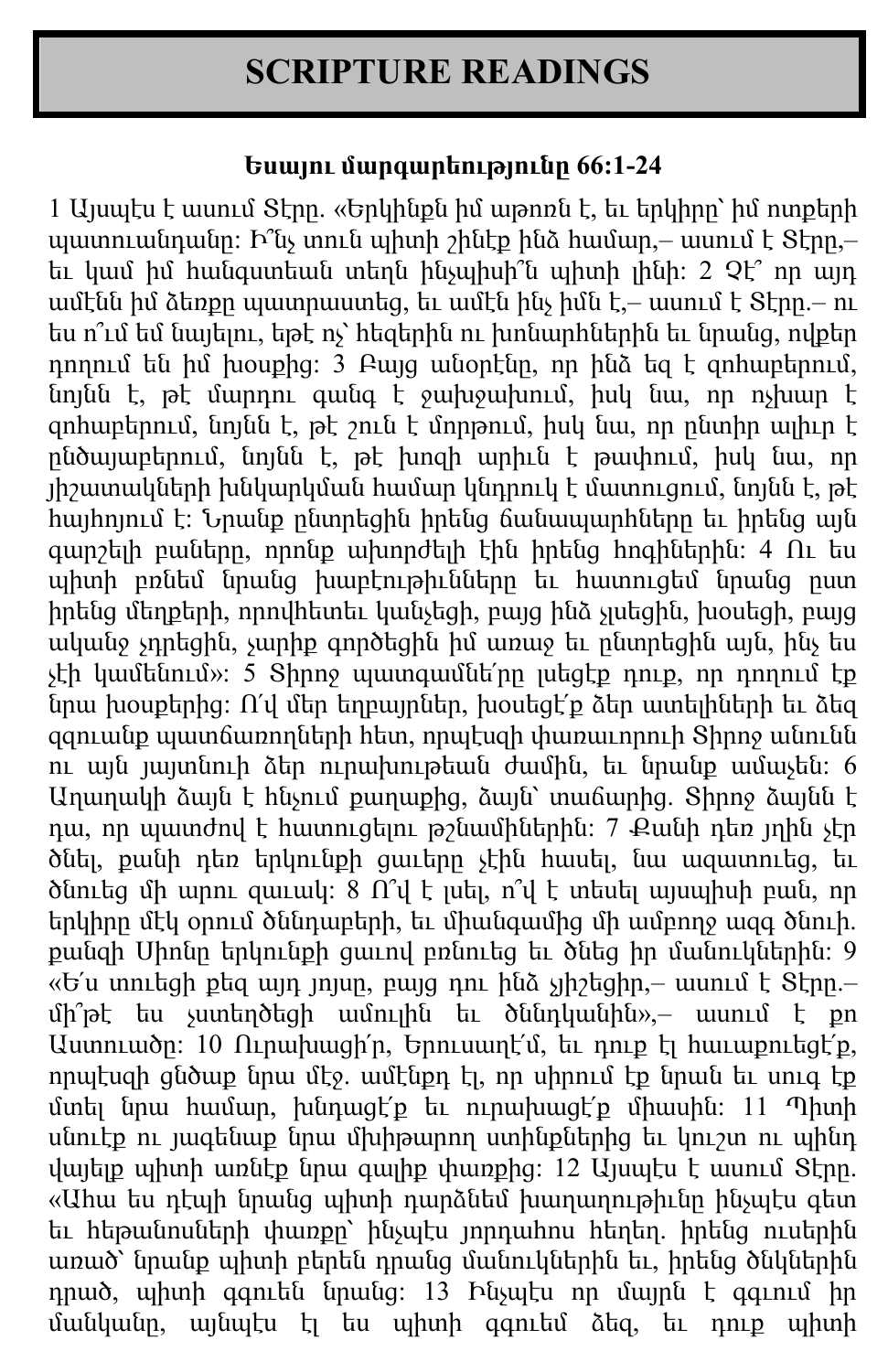մխիթարուէք Երուսաղէմում: 14 Պիտի տեսնէք, ու պիտի խնդան ձեր սրտերը, ձեր ոսկորները դալար խոտի պէս պիտի ծաղկեն»: Տիրոջ ձեռքը պիտի յայտնուի իր բարեպաշտներին եւ սպառնայ անհաւատներին: 15 Ահա գալու է Տէրը ինչպէս կրակ, եւ նրա կառքը՝ ինչպէս մրրիկ, որպէսզի բարկութեամբ տայ իր հատուցումը եւ կրակի բոցով՝ իր արհամարհանքը, 16 քանզի համայն երկիրը պիտի դատուի Տիրոջ կրակով, եւ ամէն մի մարմին՝ նրա սրով. շատերը պիտի վիրաւորուեն Տիրոջ ձեռքից: 17 «Նրանք, որ իրենց սրբում եւ մաքրում են իրենց պարտէզների ու սրահների մէջ, որ ուտում են խոզի միս, պիղծ բաներ եւ մուկ, միասին պիտի բնաջնջուեն,– ասում է Տէրը:– 18 Ես նրանց գործերն ու խորհուրդները գիտեմ. պիտի գամ, որպէսզի հաւաքեմ բոլոր ազգերին ու բոլոր լեզուները. թող գան ու տեսնեն իմ փառքը: 19 Նրանց վրայ նշան պիտի թողնեմ: Նրանց միջից փրկուածներին պիտի ուղարկեմ ազգերի մէջ՝ դէպի Թարսիս ու Փուդ, դէպի Լուդ, Մոսոք եւ Թոբէլ, դէպի Հելլադա եւ հեռաւոր կղզիները, որոնք չեն լսել իմ անունը եւ ոչ էլ իմ փառքն են տեսել. նրանք պիտի պատմեն իմ փառքն ու իմ անունը ազգերի մէջ: 20 Եւ ինչպէս որ Տիրոջ տանն Իսրայէլի որդիները սաղմոսներով մատուցեցին ինձ իրենց նուէրները, նրանք բոլոր ազգերից Երուսաղէմ սուրբ քաղաքը Տիրոջն ընծայ պիտի բերեն իրենց եղբայրներին՝ կառքերի վրայ հեծած, շքեղազարդ ձիերով ու հովանոցներով հանդերձ,– ասում է Տէրը:– 21 Եւ նրանցից եմ վերցնելու ինձ համար քահանաներ ու ղեւտացիներ,– ասում է Տէրը:– 22 Ինչպէս որ նոր երկինքն ու նոր երկիրը, որ ես եմ ստեղծում, մնալու են իմ առաջ,– ասում է Տէրը,– այդպէս մնալու է եւ ձեր սերունդը: 23 Եւ այնպէս պիտի լինի, որ ամսից ամիս ու շաբաթից շաբաթ իւրաքանչիւր անձ պիտի գայ Երուսաղէմում իմ առաջ երկրպագելու,– ասում է Տէր Աստուած:– 24 Պիտի ելնեն ու տեսնեն իմ հանդէպ յանցանք կատարած մարդկանց ոսկորները, քանզի նրանց որդը չի մեռնելու, նրանց կրակը չի հանգելու, նրանք յայտնի պիտի լինեն բոլոր մարմնաւորներին»:

## **Պողոս առաքյալի թուղթը կողոսացիներին 2:8-3:17**

8Զգուշացէ՛ք որ ո՛չ մէկը որսայ ձեզ փիլիսոփայութեամբ եւ ունայն խաբէութեամբ, մարդոց աւանդութեան ու աշխարհի սկզբունքներուն համաձայն, եւ ո՛չ թէ Քրիստոսի վարդապետութեան համաձայն. [9](http://biblehub.com/colossians/2-9.htm)որովհետեւ Աստուածութեան ամբողջ լիութիւնը կը բնակի անոր մէջ մարմնապէս, [10](http://biblehub.com/colossians/2-10.htm)ու դուք ալ ամբողջացած էք անով՝ որ գլուխն է ամէն պետութեան եւ իշխանութեան: [11](http://biblehub.com/colossians/2-11.htm)Անո՛վ ալ թլփատուեցաք՝ անձեռակերտ թլփատութեամբ, մերկանալով մեղքերու մարմինէն՝՝ Քրիստոսի թլփատութեամբ: [12](http://biblehub.com/colossians/2-12.htm)Անոր հետ թաղուեցաք մկրտութեամբ, նաեւ անով եւ անոր հետ յարութիւն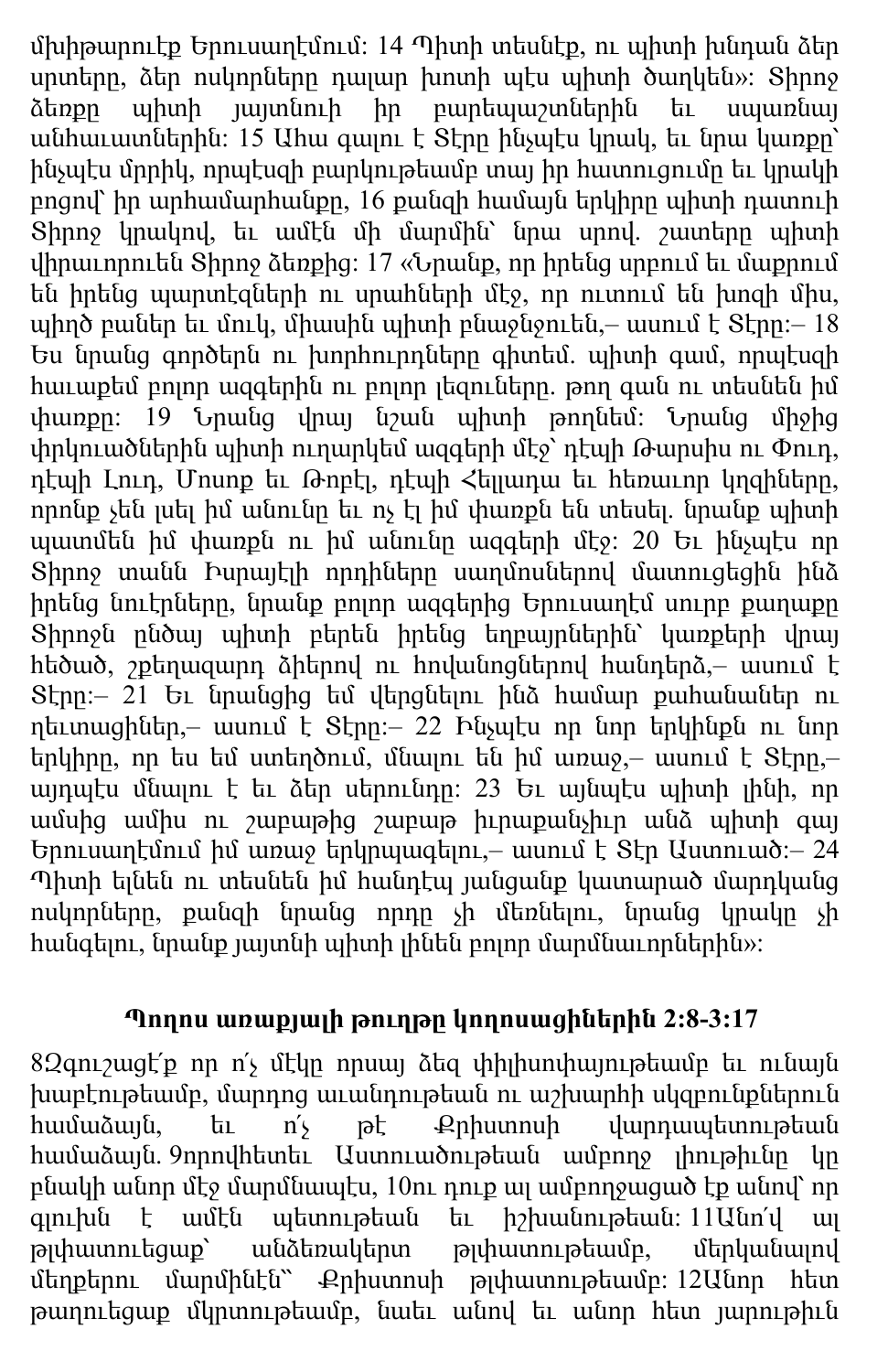առիք՝ հաւատալով Աստուծոյ ներգործութեան, որ մեռելներէն յարուցանեց զայն, [13](http://biblehub.com/colossians/2-13.htm)եւ ձեզի՛ ալ՝ որ ժամանակին մեռած էիք յանցանքներու մէջ ու ձեր մարմինին անթլփատութեան մէջ՝ կեանք տուաւ անոր հետ: Մեր բոլոր յանցանքները ներեց մեզի, [14](http://biblehub.com/colossians/2-14.htm)եւ մեզի դէմ հրամաններով եղած պարտամուրհակը՝ որ հակառակ էր մեզի՝ ջնջեց, ու մէջտեղէն վերցուց զայն՝ գամելով խաչափայտին վրայ. [15](http://biblehub.com/colossians/2-15.htm)եւ մերկացուց պետութիւններն ու իշխանութիւնները, եւ հանրութեան նշաւակ դարձուց՝ անով յաղթելով անոնց: [16](http://biblehub.com/colossians/2-16.htm)Ուրեմն ա՛լ ո՛չ մէկը թող դատէ ձեզ կերակուրի կամ խմելիքի համար, կամ տօներու, ամսագլուխներու կամ Շաբաթներու կապակցութեամբ, [17](http://biblehub.com/colossians/2-17.htm)որոնք գալիք բաներուն շուքն են. բայց մարմինը Քրիստոսի է: [18](http://biblehub.com/colossians/2-18.htm)Ո՛չ մէկը ձեզ թող զրկէ ձեր մրցանակէն՝ յօժարակամ խոնարհութեամբ ու հրեշտակներու կրօնով, միջամուխ ըլլալով չտեսած բաներուն, զուր տեղը հպարտանալով իր մարմնաւոր միտքով, [19](http://biblehub.com/colossians/2-19.htm)եւ չբռնելով գլուխը՝ որմէ ամբողջ մարմինը, յօդերով ու յօդակապերով հայթայթուած եւ իրարու կցուած, կ՚աճի Աստուծոյ աճումով: [20](http://biblehub.com/colossians/2-20.htm)Ուրեմն, եթէ դուք մեռաք Քրիստոսի հետ՝ այս աշխարհի սկզբունքներուն հանդէպ, ա՛լ ինչո՞ւ՝ աշխարհի մէջ ապրողներու նման՝ ենթակայ կ՚ըլլաք հրամաններու, ինչպէս՝[21](http://biblehub.com/colossians/2-21.htm)«մի՛ մերձենար, մի՛ համտեսեր, մի՛ դպչիր», [22](http://biblehub.com/colossians/2-22.htm)(ասոնք՝ բոլորը գործածութեամբ սահմանուած են ապականութեան,) մարդոց պատուէրներուն ու վարդապետութիւններուն համաձայն: [23](http://biblehub.com/colossians/2-23.htm)Ասոնք արդարեւ իմաստութեան կերպարանք մը ունին՝ ինքնակամ կրօնով, խոնարհութեամբ եւ մարմինին չխնայելով. բայց արժանի են ո՛չ մէկ պատիւի, հապա կը ծառայեն մարմինը գոհացնելու: [1](http://biblehub.com/colossians/3-1.htm)Ուրեմն, եթէ յարութիւն առիք Քրիստոսի հետ, փնտռեցէ՛ք այն բաները՝ որ վերն են, ուր Քրիստոս կը բազմի՝ Աստուծոյ աջ կողմը: [2](http://biblehub.com/colossians/3-2.htm)Մտածեցէ՛ք վերի բաներուն մասին, ո՛չ թէ երկրի վրայ եղող բաներուն մասին. [3](http://biblehub.com/colossians/3-3.htm)որովհետեւ դուք մեռաք, ու ձեր կեանքը պահուած է Քրիստոսի հետ՝ Աստուծոյ մէջ: [4](http://biblehub.com/colossians/3-4.htm)Երբ Քրիստոս՝ մեր կեանքը՝

երեւնայ, այն ատեն դո՛ւք ալ փառքով պիտի երեւնաք՝ անոր հետ: [5](http://biblehub.com/colossians/3-5.htm)Ուրեմն մեռցուցէ՛ք ձեր երկրաւոր անդամները.- պոռնկութիւնը, անմաքրութիւնը, անսանձ կիրքը, չար ցանկութիւնը եւ ագահութիւնը, որ կռապաշտութիւն է: [6](http://biblehub.com/colossians/3-6.htm)Ասո՛նց համար Աստուծոյ բարկութիւնը կու գայ անհնազանդութեան որդիներուն վրայ, [7](http://biblehub.com/colossians/3-7.htm)որոնց մէջ դո՛ւք ալ ժամանակին կ՚ընթանայիք, երբ կ՚ապրէիք անոնց մէջ: [8](http://biblehub.com/colossians/3-8.htm)Բայց հիմա դո՛ւք ալ թօթափեցէ՛ք սա՛ ամէնը.- բարկութիւնը, զայրոյթը, չարամտութիւնը, հայհոյութիւնը, լիրբ խօսքերը՝ ձեր բերանէն: [9](http://biblehub.com/colossians/3-9.htm)Մի՛ ստէք իրարու. հանեցէ՛ք ձեր վրայէն հին մարդը՝ իր գործերով, [10](http://biblehub.com/colossians/3-10.htm)ու հագէ՛ք այն նորը, որ նորոգուած է գիտակցութեամբ՝ իր Արարիչին պատկերին համաձայն, [11](http://biblehub.com/colossians/3-11.htm)եւ որուն մէջ ո՛չ Յոյն կայ, ո՛չ ալ Հրեայ, թլփատութիւն կամ անթլփատութիւն, օտար, Սկիւթացի, ստրուկ կամ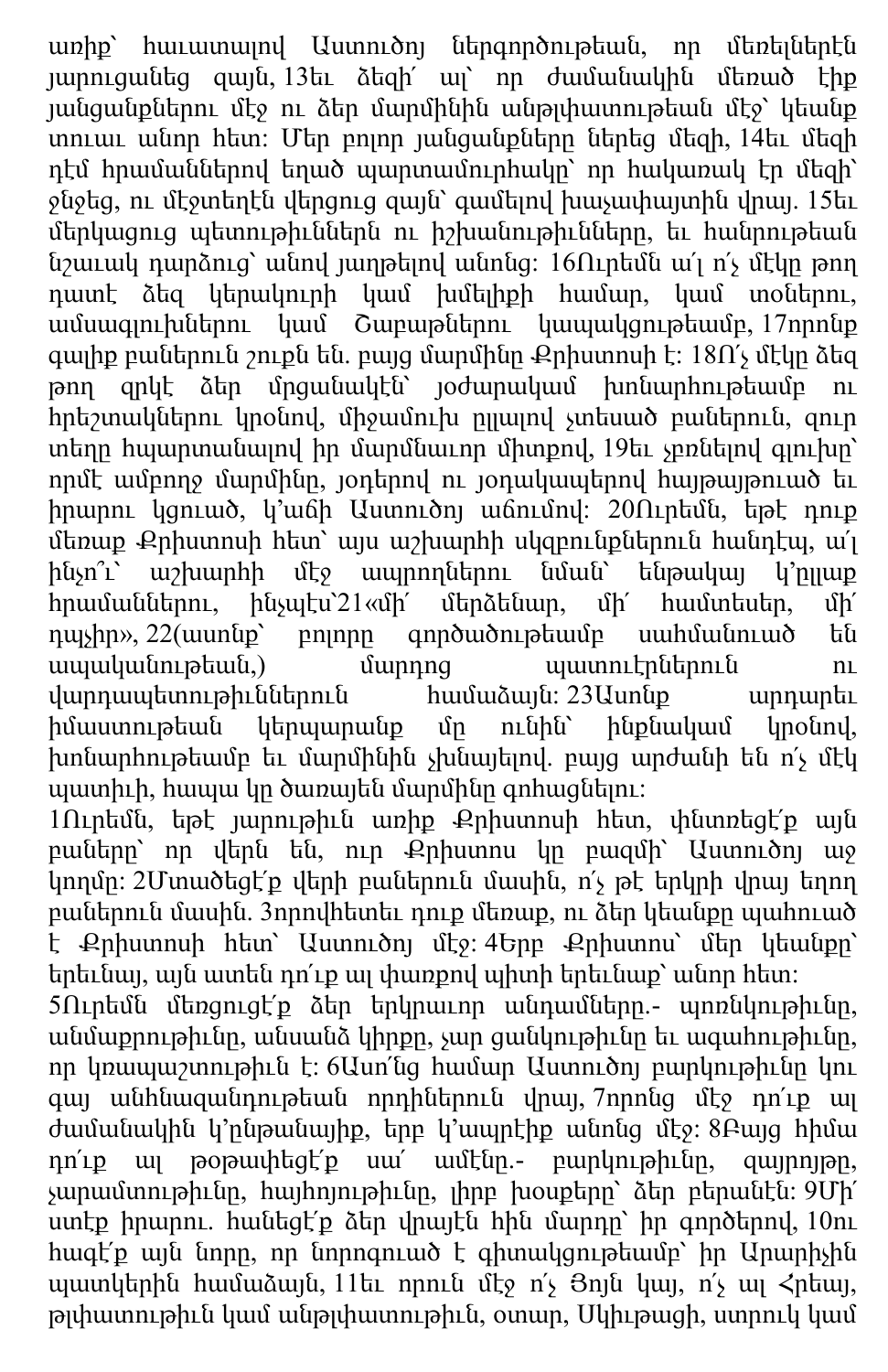ազատ. հապա Քրիստոս է ամէն ինչ, եւ բոլորին մէջ: [12](http://biblehub.com/colossians/3-12.htm)Ուրեմն, որպէս Աստուծոյ ընտրեալներ՝ սուրբ ու սիրելի, հագէ՛ք գութը, կարեկցութիւնը, քաղցրութիւնը, խոնարհութիւնը, հեզութիւնը, համբերատարութիւնը,[13](http://biblehub.com/colossians/3-13.htm)հանդուրժելով իրարու եւ ներելով իրարու՝ եթէ մէկը տրտունջ մը ունենայ միւսին դէմ. ինչպէս Քրիստոս ներեց ձեզի, նոյնպէս ալ դո՛ւք ներեցէք: [14](http://biblehub.com/colossians/3-14.htm)Եւ այս բոլոր բաներուն վրայ՝ հագէ՛ք սէրը, որ կատարելութեան կապն է: [15](http://biblehub.com/colossians/3-15.htm)Ձեր սիրտերուն մէջ թող հովանաւորէ Աստուծոյ խաղաղութիւնը, որուն ալ կանչուեցաք՝ մէկ մարմինով, ու շնորհակա՛լ եղէք: [16](http://biblehub.com/colossians/3-16.htm)Քրիստոսի խօսքը ճոխութեա՛մբ թող բնակի ձեր մէջ, որպէսզի ամբողջ իմաստութեամբ սորվեցնէք իրարու եւ խրատէք զիրար՝ սաղմոսներով, օրհներգերով ու հոգեւոր երգերով, շնորհակալութեամբ երգելով Աստուծոյ՝ ձեր սիրտերուն մէջ: [17](http://biblehub.com/colossians/3-17.htm)Եւ ամէն ինչ որ կ՚ընէք, թէ՛ խօսքով եւ թէ գործով, ըրէ՛ք Տէր Յիսուսի անունով, շնորհակալ ըլլալով Աստուծմէ ու Հօրմէն՝ անոր միջոցով:

# **Ավետարան ըստ Մատթեոսի 22:34-23:39**

34Բայց Փարիսեցիները՝ երբ լսեցին թէ ան պապանձեցուց Սադուկեցիները, տեղ մը հաւաքուեցան,35եւ անոնցմէ օրինական մը հարցուց՝ զայն փորձելով.36«Վարդապե՛տ, ո՞ր պատուիրանը մեծ է Օրէնքին մէջ»:37Յիսուս ըսաւ անոր. «"Սիրէ՛ Տէրը՝ քու Աստուածդ՝ ամբողջ սիրտ-ովդ, ամբողջ անձովդ եւ ամբողջ միտքովդ":38Ա՛յս է առաջին ու մեծ պատուիրանը: 39Եւ երկրորդը՝ ասոր նման. "Սիրէ՛ ընկերդ քու անձիդ՝՝ պէս": 40Այս երկու պատուիրաններէն կախուած են ամբողջ Օրէնքն ու Մարգարէները»: 41Երբ Փարիսեցիները հաւաքուեցան, Յիսուս հարցուց անոնց.42«Քրիստոսի մասին ի՞նչ է ձեր կարծիքը. որո՞ւ որդին է»: 43Ըսին իրեն. «Դաւիթի՛»: Յիսուս ըսաւ անոնց. «Հապա ի՞նչպէս Դաւիթ Հոգիով զայն Տէր կը կոչէ ու կ՚ըսէ. 44"Տէրը ըսաւ իմ Տէրոջս. «Բազմէ՛ իմ աջ կողմս, մինչեւ որ քու թշնամիներդ պատ-ուանդան դնեմ ոտքերուդ»": 45Ուրեմն եթէ Դաւիթ զայն Տէր կը կոչէ, ի՞նչպէս ան իր որդին կ՚ըլլայ»:46Ո՛չ մէկը կրնար խօսքո՛վ մը պատասխանել անոր: Այդ օրէն ետք՝ ո՛չ մէկը կը յանդգնէր բան մը հարցնել անոր: 23Այն ատեն Յիսուս խօսեցաւ բազմութեան եւ իր աշակերտներուն՝ ըսելով. 2«Դպիրներն ու Փարիսեցիները բազմած են Մովսէսի աթոռին վրայ: 3Ուրեմն ինչ որ ըսեն ձեզի՝ որ պահէք, պահեցէ՛ք եւ ըրէ՛ք. բայց մի՛ ընէք անոնց գործերուն պէս, որովհետեւ կ՚ըսեն՝ սակայն չեն ըներ: 4Արդարեւ ծանր ու դժուարակիր բեռներ կը կապեն եւ կը դնեն մարդոց ուսերուն վրայ, ու իրենց մատո՛վ իսկ չեն ուզեր շարժել զանոնք: 5Իրենց բոլոր գործերը կ՚ընեն մարդոցմէ տեսնուելու համար. կը լայնցնեն իրենց գրապանակները եւ կ՚երկնցնեն իրենց հանդերձներուն քղանցքները. 6կը սիրեն առաջին բազմոցները՝ ընթրիքներու մէջ,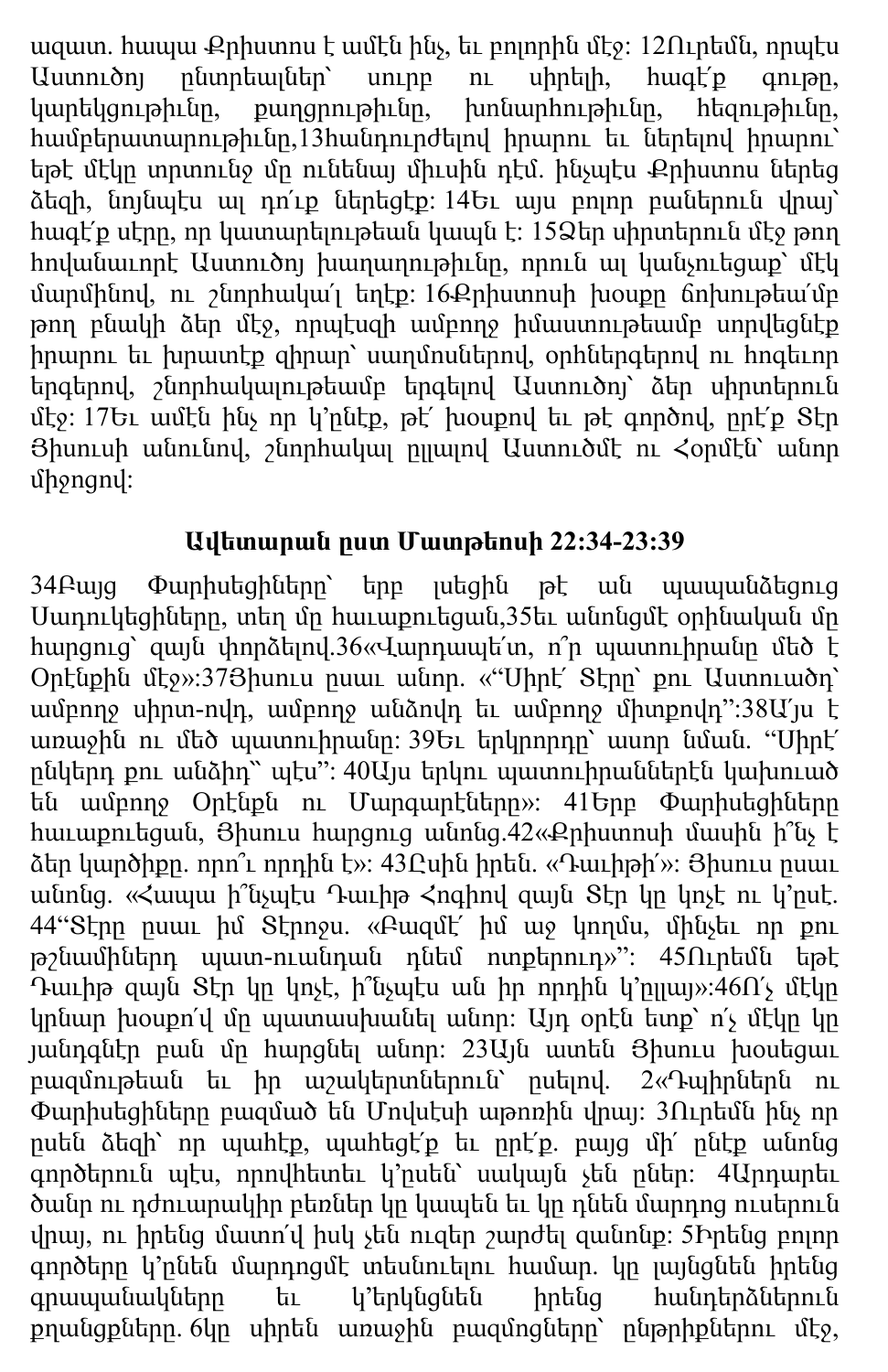առաջին աթոռները` ժողովարաններու մէջ, բարեւները`<br>հրապարակներու վրայ,7ու "ռաբբի՜, ռաբբի՛՚՝ կոչուիլ հրապարակներու վրայ,7ու "ռաբբի՛, ռաբբի՛" կոչուիլ մարդոցմէ: 8Բայց դուք մի՛ կոչուիք "ռաբբի", որովհետեւ մէ՛կ է ձեր Ուսուցիչը՝ Քրիստոս,9եւ դուք բոլորդ եղբայր էք: Ու երկրի վրայ ո՛չ մէկը կոչեցէք ձեր "հայրը", որովհետեւ մէ՛կ է ձեր Հայրը՝ որ երկինքն է: 10Եւ դուք մի՛ կոչուիք "ուսուցիչ", որովհետեւ մէ՛կ է ձեր Ուսուցիչը՝ Քրիստոս: 11Ու ձեր մէջէն մեծագոյնը՝ ձեր սպասարկո՛ւն թող ըլլայ:12Ո՛վ որ բարձրացնէ ինքզինք՝ պիտի խոնարհի, իսկ ո՛վ որ խոնարհեցնէ ինքզինք՝ պիտի բարձրանայ»: 13«Վա՜յ ձեզի, կեղծաւո՛ր դպիրներ եւ Փարիսեցիներ, որ կը գոցէք երկինքի թագաւորութիւնը մարդոց առջեւ. դո՛ւք չէք մտներ, ու մտնողներուն ալ թոյլ չէք տար՝ որ մտնեն:14Վա՜յ ձեզի, կեղծաւո՛ր դպիրներ եւ Փարիսեցիներ, որ կը լափէք այրիներուն տուները, ու իբր պատրուակ՝ աղօթքը կ՚երկարէք. ուստի աւելի՛ խստութեամբ պիտի դատուիք՝՝: 15Վա՜յ ձեզի, կեղծաւո՛ր դպիրներ եւ Փարիսեցիներ, որ կը շրջիք ծով ու ցամաք՝ մէկը նորահաւատ ընելու, եւ երբ ըլլայ՝ զայն ձեզմէ երկու անգամ աւելի գեհենի որդի կ՚ընէք: 16Վա՜յ ձեզի, կո՛յր առաջնորդներ, որ կ՚ըսէք. "Ո՛վ որ երդում կ'ընէ տաճարին վրայ՝ բան մը չէ, բայց ո՛վ որ երդում կ'ընէ տաճարի ոսկիի՛ն վրայ՝ պարտաւոր կ՚ըլլայ": 17Յիմարնե՛ր ու կոյրե՛ր, ո՞րը մեծ է, ոսկի՞ն՝ թէ տաճա՛րը, որ կը սրբացնէ ոսկին: 18Նաեւ կ՚ըսէք. "Ո՛վ որ երդում կ՚ընէ զոհասեղանին վրայ՝ բան մը չէ, բայց ո՛վ որ երդում կ՚ընէ զոհասեղանին վրայի ընծայի՛ն վրայ՝ պարտաւոր կ՚ըլլայ":19Յիմարնե՛ր ու կոյրեր, ո՞րը մեծ է, ընծա՞ն՝ թէ զոհասեղանը, որ կը սրբացնէ ընծան:20Ուրեմն, ո՛վ որ երդում կ՚ընէ զոհասեղանին վրայ, երդում կ՚ընէ անոր վրայ ու անոր վրայ եղած բոլոր բաներուն վրայ:21Եւ ո՛վ որ երդում կ՚ընէ տաճարին վրայ, երդում կ՚ընէ անոր վրայ ու անոր մէջ բնակողին վրայ։ 22 Եւ ո՛վ որ երդում կ'ընէ երկինքի վրայ, երդում կ՚ընէ Աստուծոյ գահին վրայ ու անոր վրայ բազմողին վրայ: 23Վա՜յ ձեզի, կեղծաւո՛ր դպիրներ եւ Փարիսեցիներ, որ կը վճարէք անանուխին, սամիթին ու չամանին տասանորդը, բայց կը թողուք Օրէնքին աւելի ծանր բաները՝ իրաւունքը, կարեկցութիւնն ու հաւատքը. ասո՛նք պէտք է ընէիք, եւ զանոնք չձգէիք: 24Կո՛յր առաջնորդներ, որ կը քամէք մժղուկը ու կը կլլէք ուղտը: 25Վա՜յ ձեզի, կեղծաւո՛ր դպիրներ եւ Փարիսեցիներ, որ կը մաքրէք գաւաթին ու պնակին դուրսի՛ կողմը, բայց ներսէն լեցուն են յափշտակութեամբ եւ անիրաւութեամբ: 26Կո՛յր Փարիսեցի, նախ մաքրէ՛ գաւաթին ու պնակին ներսի՛ կողմը, որպէսզի անոնց դուրսի կողմն ալ մաքուր ըլլայ: 27Վա՜յ ձեզի, կեղծաւո՛ր դպիրներ եւ Փարիսեցիներ, որ կը նմանիք ծեփուած գերեզմաններու, որոնք արդ-արեւ դուրսէն գեղեցիկ կ՚երեւնան, բայց ներսէն լեցուն են մեռելներու ոսկորներով ու ամէն տեսակ անմաքրութեամբ: 28Նոյնպէս դուք դուրսէն արդար կ՚երեւնաք մարդոց, իսկ ներսէն լի էք կեղծաւորութեամբ եւ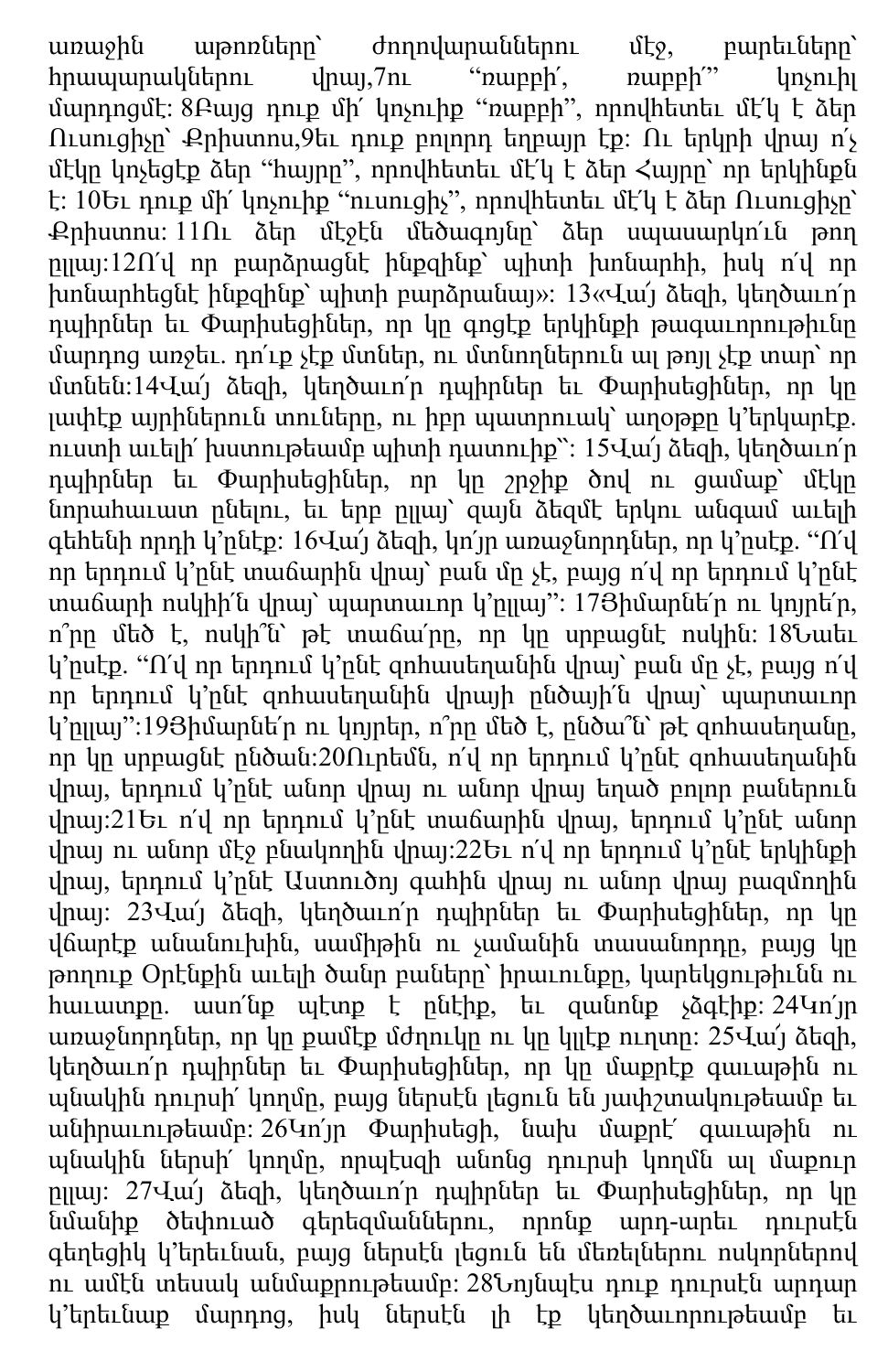անօրէնութեամբ»: 29«Վա՜յ ձեզի, կեղծաւո՛ր դպիրներ ու Փարիսեցիներ, որ կը կառուցանէք մարգարէներուն տապանները եւ կը զարդ-արէք արդարներուն գերեզմանները, 30ու կ՚ըսէք. "Եթէ մեր հայրերուն օրերը ըլլայինք, անոնց հետ կամակից չէինք ըլլար մարգարէներուն արիւնին թափուելուն": 31Հետեւաբար դո՛ւք կը վկայէք ձեր մասին, թէ որդիներն էք անո՛նց՝ որ կը սպաննէին մարգարէները: 32Ուստի դո՛ւք ալ ձեր հայրերուն չափը լեցուցէք: 33Օձե՛ր, իժերո՛ւ ծնունդներ, ի՞նչպէս պիտի խուսափիք գեհենի դատապարտութենէն: 34Ուստի ահա՛ ես կը ղրկեմ ձեզի մարգարէներ եւ իմաստուններ ու դպիրներ: Անոնցմէ ոմանք պիտի սպաննէք եւ խաչէք, ոմանք ալ պիտի խարազանէք ձեր ժողովարաններուն մէջ ու հալածէք քաղաքէ քաղաք: 35Որպէսզի ձեր վրայ գայ երկրի վրայ թափուած ամբողջ արդար արիւնը, արդար Աբէլի արիւնէն մինչեւ Բարաքիայի որդիին՝ Զաքարիայի արիւնը, որ սպաննեցիք տաճարին եւ զոհասեղանին միջեւ: 36Ճշմա՛րտապէս կը յայտարարեմ ձեզի. "Այս բոլոր բաները պիտի գան այս սերունդին վրայ"»: 37«Ո՛վ Երուսաղէ՜մ, Երուսաղէ՜մ, որ կը սպաննէիր մարգարէները ու կը քարկոծէիր քեզի ղրկուածները. քանի՜ անգամ ուզեցի հաւաքել զաւակ-ներդ, ինչպէս հաւը թեւերուն տակ կը հաւաքէ իր ձագերը, բայց դուք չուզեցիք: 38Ահա՛ ձեր տունը ամայի պիտի մնայ ձեզի: 39Արդարեւ կ՚ըսեմ ձեզի թէ ա՛լ ասկէ ետք պիտի չտեսնէք զիս՝ մինչեւ որ ըսէք. "Օրհնեա՜լ է ա՛ն՝ որ կու գայ Տէրոջ անունով"»

## **Isaiah 66:1-24**

Thus says the Lord: "Heaven is my throne and the earth is my footstool; what is the house which you would built for me, and what is the rest of my place? All these things my hands has made, and so all these things are mine, says the Lord. But this is the man to whom I will look, he that is humble and contrite in spirit, and trembles at my word.

"He who slaughters an ox is like him who kills a man; he who sacrifices a lamb, like him who breaks a dog's neck; he who presents a cereal offering, like him who offers swine's blood; he who makes a memorial offering of frankincense, like him who blesses an idol. These have chosen their own ways, and their soul delights in their abominations; I also will choose affliction for them, and bring their fears upon them; because, when I called, no one answered, when I spoke they did not listen; but they did what was evil in my eyes; and chose that in which I did not delight."

Hear the word of the Lord, you who tremble at his word: "Your brethren who hate you and cast you out for my name's sake have said, `Let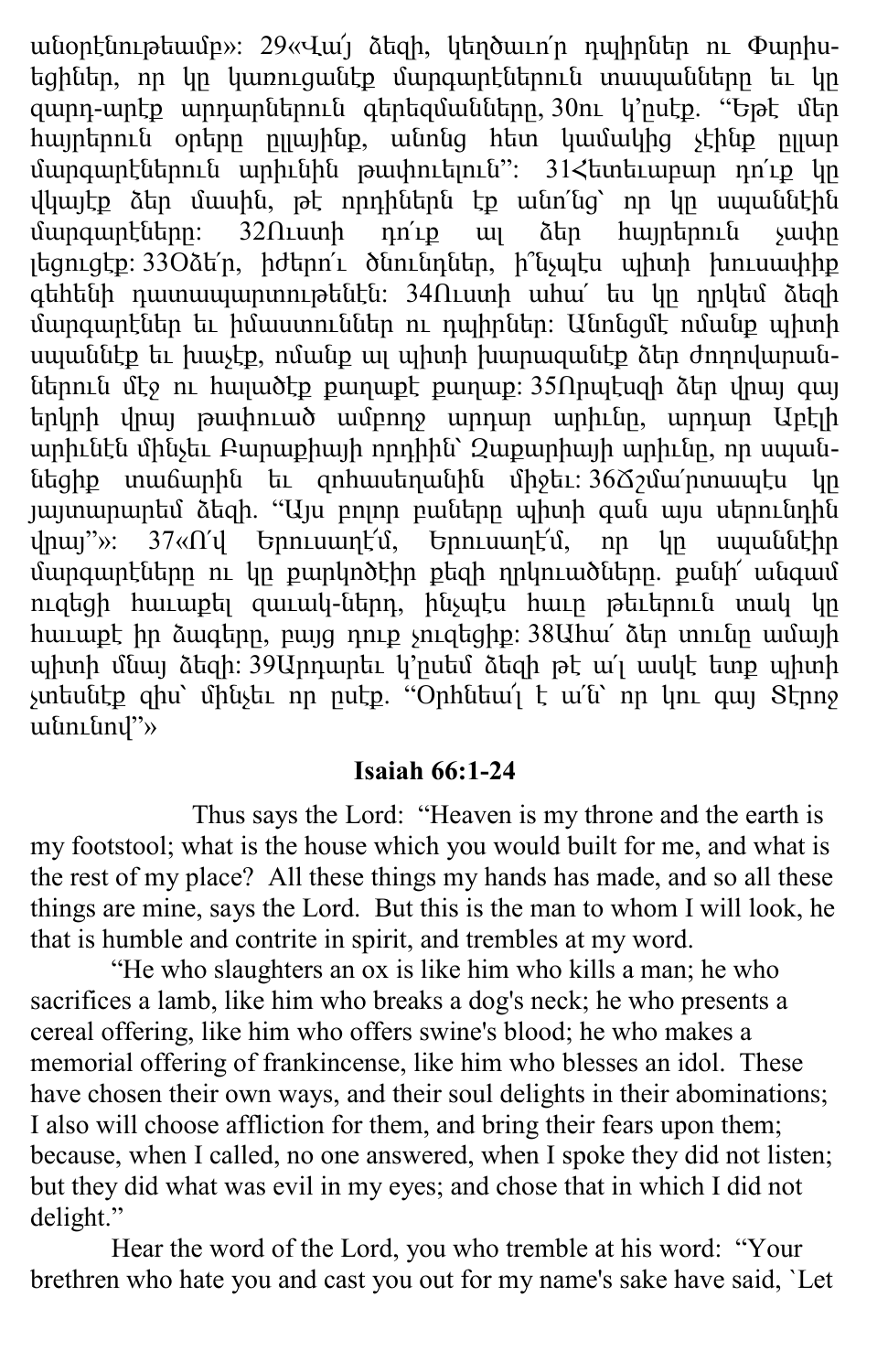the Lord be glorified, that we may see your joy'; but it is they who shall be put to shame.

"Hark, an uproar from the city! A voice from the temple! The voice of the Lord, rendering recompense to his enemies!

"Before she was in labor she gave birth; before her pain came upon her she was delivered of a son. Who has heard such a thing? Who has seen such things? Shall a land be born in one day? Shall a nation be brought forth in one moment? For as soon as Zion was in labor she brought forth her sons. Shall I bring to the birth and not cause to bring forth? says the Lord; Shall I, who cause to bring forth, shut the womb? says the God.

Rejoice with Jerusalem, and be glad for her, all you who love her; rejoice with her in joy, all you who mourn over her; that you may suck and be satisfied with her consoling breasts; that you may drink deeply with delight from the abundance of her glory."

For thus says the Lord: Behold, I will extend prosperity to her like a river, and the wealth of the nations like an overflowing stream; and you shall suck, you shall be carried upon her hip, and dandled upon her knees. As one whom his mother comforts, so I will comfort you; you shall be comforted in Jerusalem. You shall see, and your heart shall rejoice; your bones shall flourish like the grass; and it shall be known that the hand of the Lord is with his servants, and his indignation is against his enemies.

"For behold, the Lord will come in fire, and his chariots like the stormwind, to render his anger in fury, and his rebuke with flames of fire. For by fire will the Lord execute judgment, and by his sword, upon all flesh; and those slain by the Lord shall be many.

"Those who sanctify and purify themselves to go into the gardens, following one in the midst, eating swine's flesh and the abomination and mice, shall come to an end together, says the Lord.

"For I know their works and their thoughts, and I am coming to gather all nations and tongues; and they shall come and shall see my glory, and I will set a sign among them. And from them I will send survivors to the nations, to Tarshish, Put, and Lud, who draw the bow, to Tubal and Javan, to the coastlands afar off, that have not heard my fame or seen my glory; and they shall declare my glory among the nations. And they shall bring all your brethren from all the nations as an offering to the Lord, upon horses, and in chariots, and in litters, and upon mules, and upon dromedaries, to my holy mountain Jerusalem, says the Lord, just as the Israelites bring their cereal offering in a clean vessel to the house of the Lord. And some of them also I will take for priests and for Levites, says the Lord.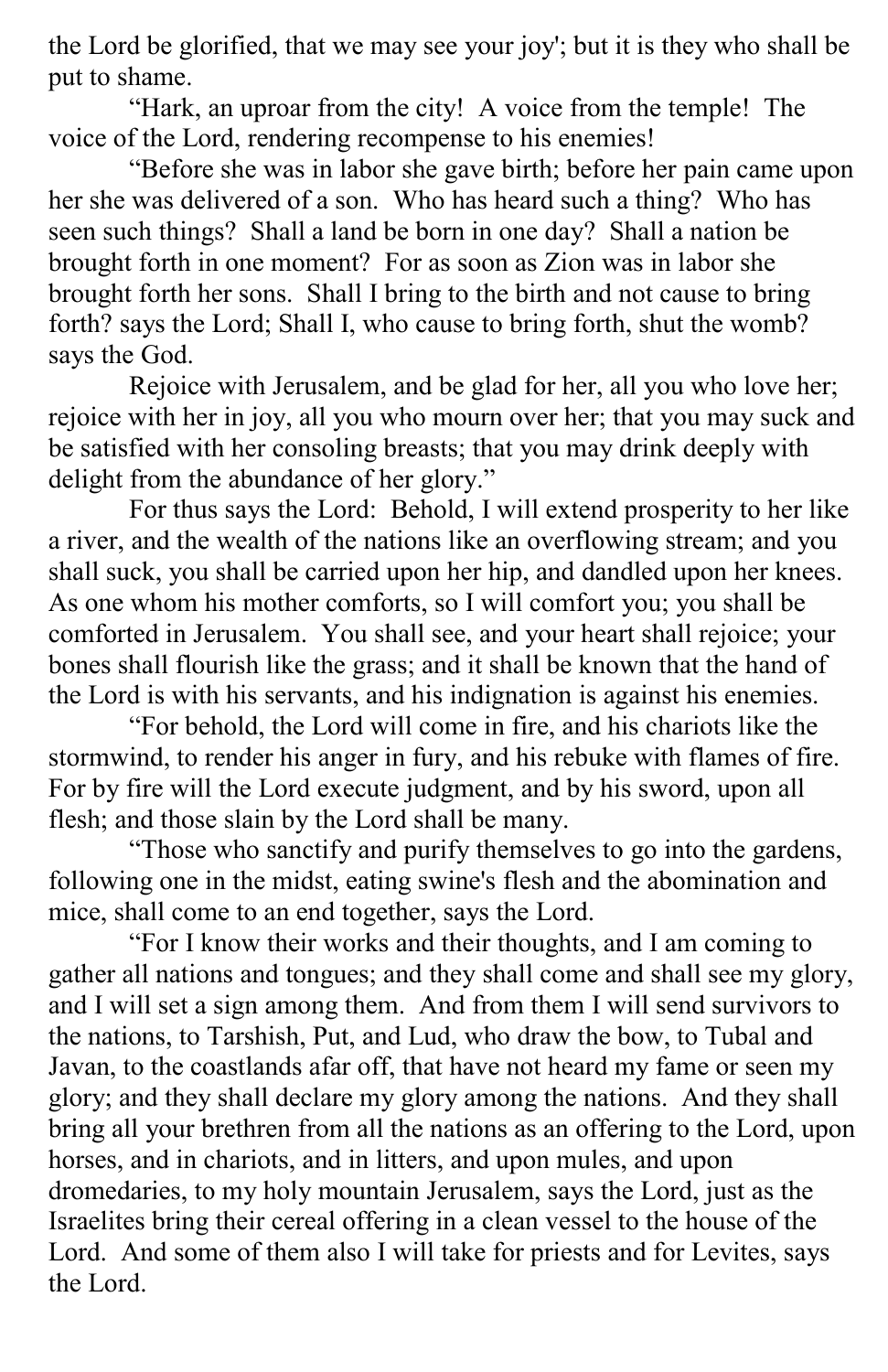"For as the new heavens and the new earth which I will make shall remain before me, says the Lord; so shall your descendants and your name remain. From new moon to new moon, and from sabbath to sabbath, all flesh shall come to worship before me, says the Lord.

And they shall go forth and look on the dead bodies of the men that have rebelled against me; for their worm shall not die, their fire shall not be quenched, and they shall be an abhorrence to all flesh."

### **Colossians 2:8-3:7**

See to it that no one makes a prey of you by philosophy and empty deceit, according to human tradition, according to the elemental spirits of the universe, and not according to Christ. For in him the whole fullness of deity dwells bodily, and you have come to fullness of life in him, who is the head of all rule and authority. In him also you were circumcised with a circumcision made without hands, by putting off the body of flesh in the circumcision of Christ; and you were buried with him in baptism, in which you were also raised with him through faith in the working of God, who raised him from the dead. And you, who were dead in trespasses and the uncircumcision of your flesh, God made alive together with him, having forgiven us all our trespasses, having canceled the bond which stood against us with its legal demands; this he set aside, nailing it to the cross. He disarmed the principalities and powers and made a public example of them, triumphing over them in him.

Therefore let no one pass judgment on you in questions of food and drink or with regard to a festival or a new moon or a sabbath. These are only a shadow of what is to come; but the substance belongs to Christ. Let no one disqualify you insisting on self-abasement and worship of angels, taking his stand on visions, puffed up without reason by his sensuous mind, and not holding fast to the Head, from whom the whole body, nourished and knit together through its joints and ligaments, grows with a growth that is from God.

If with Christ you died to the elemental spirits of the universe, why do you live as if you still belonged to the world? Why do you submit to regulations, "Do not handle, Do not taste, Do not touch" (referring to things which all perish as they are used), according to human precepts and doctrines? These have indeed an appearance of wisdom in promoting rigor of devotion and self-abasement and severity to the body, but they are of no value in checking the indulgence of the flesh.

If then you have been raised with Christ, seek the things that are above, where Christ is, seated at the right hand of God. Set your minds on things that are above, not on things that are on earth. For you have died,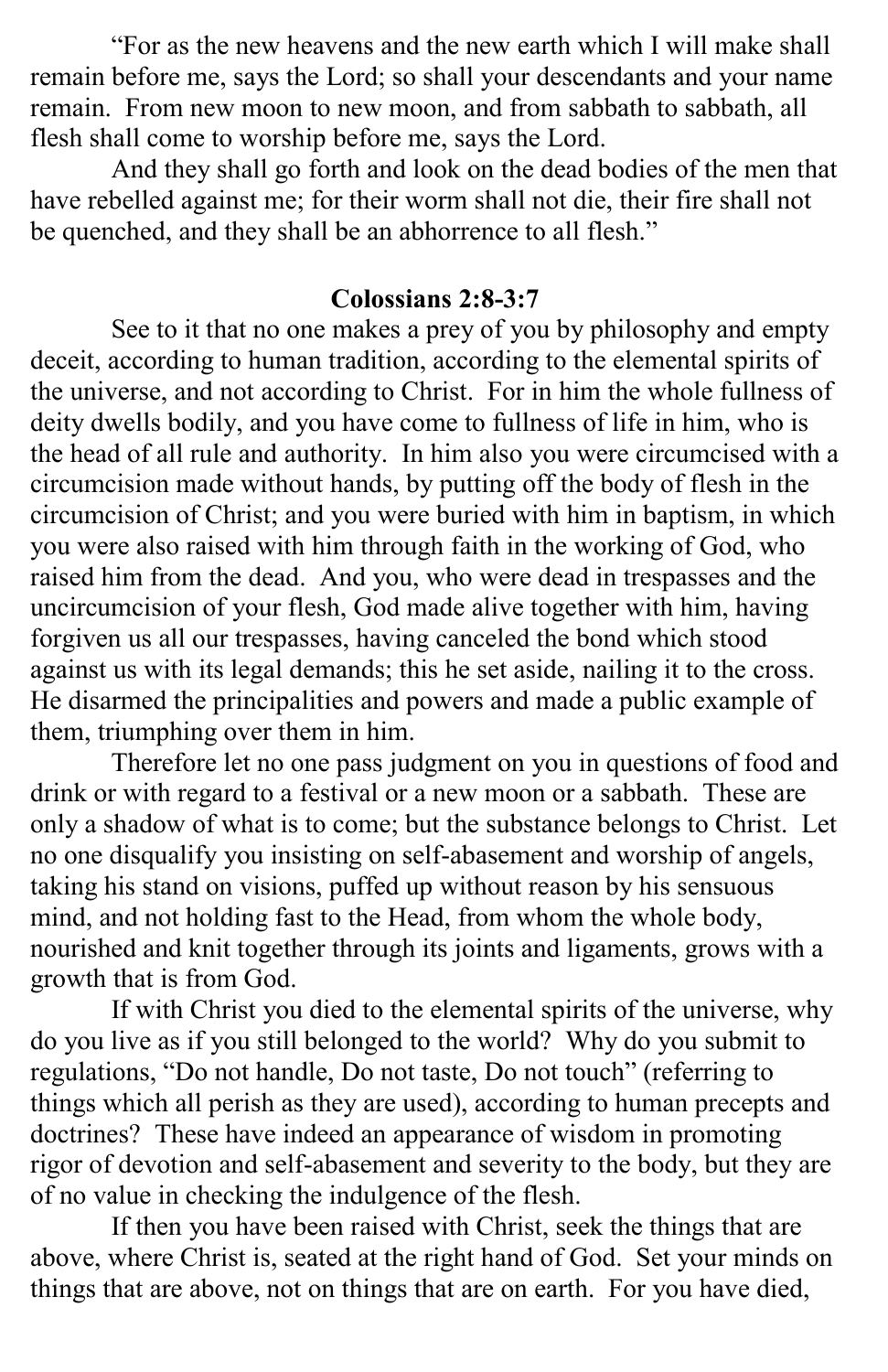and your life is hid with Christ in God. When Christ who is our life appears, then you also will appear with him in glory.

Put to death therefore what is earthly in you: fornication, impurity, passion, evil desire, and covetousness, which is idolatry. On account of these the wrath of God is coming. In these you once walked, when you lived in them. But now put them all away: anger, wrath, malice, slander, and foul talk from your mouth. Do not lie to one another, seeing that you have put off the old nature with its practices and have put on the new nature, which is being renewed in knowledge after the image of its creator. Here there cannot be Greek and Jew, circumcised and uncircumcised, barbarian, Scythian, slave, free man, but Christ is all, and in all.

Put on them, as God's chosen ones, holy and beloved, compassion, kindness, lowliness, meekness, and patience, forbearing one another and, if one has a complaint against another, forgiving each other; as the Lord has forgiven you, so you also must forgive. And above all these put on love, which binds everything together in perfect harmony. And let the peace of Christ rule in your hearts, to which indeed you have called in the one body. And be thankful. Let the word of Christ dwell in you richly, teach and admonish one another in all wisdom, and sing psalms and hymns and spiritual songs with thankfulness in your hearts to God. And whatever you do, in word or deed, do everything in the name of the Lord Jesus, giving thanks to God the Father through him.

#### **Matthew 22:34-23:39**

But when the Pharisees heard that he had silenced the Sadducees, they came together. And one of them, a lawyer, asked him a question, to test him. "Teacher, which is the great commandment in the law?" And he said to him, "You shall love the Lord your God with all your heart, and with all your soul, and with all your mind. This is the great and first commandment. And a second is like it, You shall love your neighbor as yourself. On these two commandments depend all the law and the prophets."

Now while the Pharisees were gathered together, Jesus asked them a question, saying, "What do you think of the Christ? Whose son is he?" They said to him, "The son of David." He said to them, "How is it then that David, inspired by the Spirit, calls him Lord, saying, `The Lord said to my Lord, Sit at my right hand, till I put your enemies under your feet'? If David thus calls him Lord, How is he his son?" And no one was able to answer him a word, nor from that day did any one dare to ask him any more questions.

Then said Jesus to the crowds and to his disciples, "The scribes and the Pharisees sit on Moses' seat; so practice and observe whatever they tell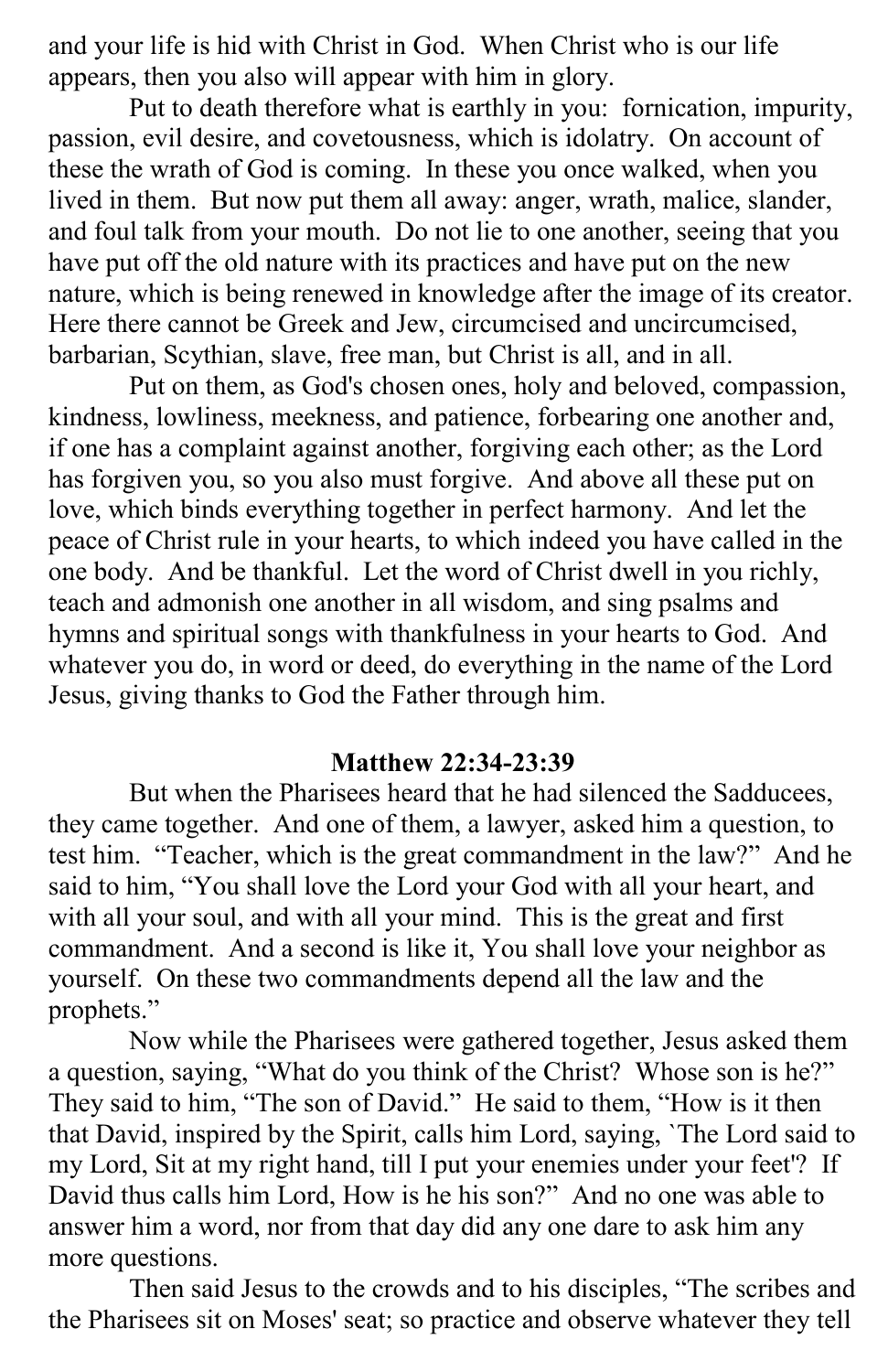you, but not what they do; for they preach, but do not practice. They bind heavy burdens, hard to bear, and lay them on men's shoulders; but they themselves will not move them with their finger. They do all their deeds to be seen by men; for they make their phylacteries broad and their fringes long, and they love the place of honor at feasts and the best seats in the synagogues, and salutations in the market places, and being called rabbi by men. But you are not to be called rabbi, for you have one teacher, and you are all brethren. And call no man your father on earth, for you have one Father, who is in heaven. Neither be called masters, for you have one master, the Christ. He who is greatest among you shall be your servant; whoever exalts himself will be humbled, and whoever humbles himself will be exalted.

"But woe to you, scribes and Pharisees, Hypocrites! because you shut the kingdom of heaven against men; for you neither enter yourselves, nor allow those who would enter to go in. Woe to you, scribes and Pharisees, hypocrites! for you traverse sea and land to make a single proselyte, and when he becomes a proselyte, you make him twice as much a child of hell as yourselves.

"Woe to you, blind guides, who say, `If any one swears by the temple, it is nothing; but if any one swears by the gold of the temple, he is bound by his oath.' You blind fools! For which is greater, the gold or the temple that has made the gold sacred? And you say, `If any one swears by the altar, it is nothing; but if any one swears by the gift that is on the altar, he is bound by his oath.' You blind men! For which is greater, the gift or the altar that makes the gift sacred? So he who swears by the altar, swears by it and by everything on it; and he who swears by the temple, swears by it and by him who dwells in it; and he who swears by heaven, swears by the throne of God and by him who sits upon it.

"Woe to you, scribes and Pharisees, hypocrites! for you tithe mint and dill and cumin, and have neglected the weightier matters of the law, justice and mercy and faith; these you ought to have done, without neglecting the others. You blind guides, straining out a gnat and swallowing a camel!

"Woe to you, scribes and Pharisees, hypocrites! for you cleanse the outside of the cup and of the plate, but inside they are full of extortion and rapacity. You blind Pharisees! first cleanse the inside of the cup and of the plate, that the outside also may be clean.

"Woe to you, scribes and Pharisees, hypocrites! for you are like whitewashed tombs, which outwardly appear beautiful, but within they are full of dead men's bones and all uncleanness. So you also outwardly appear righteous to men, but within you are full of hypocrisy and iniquity.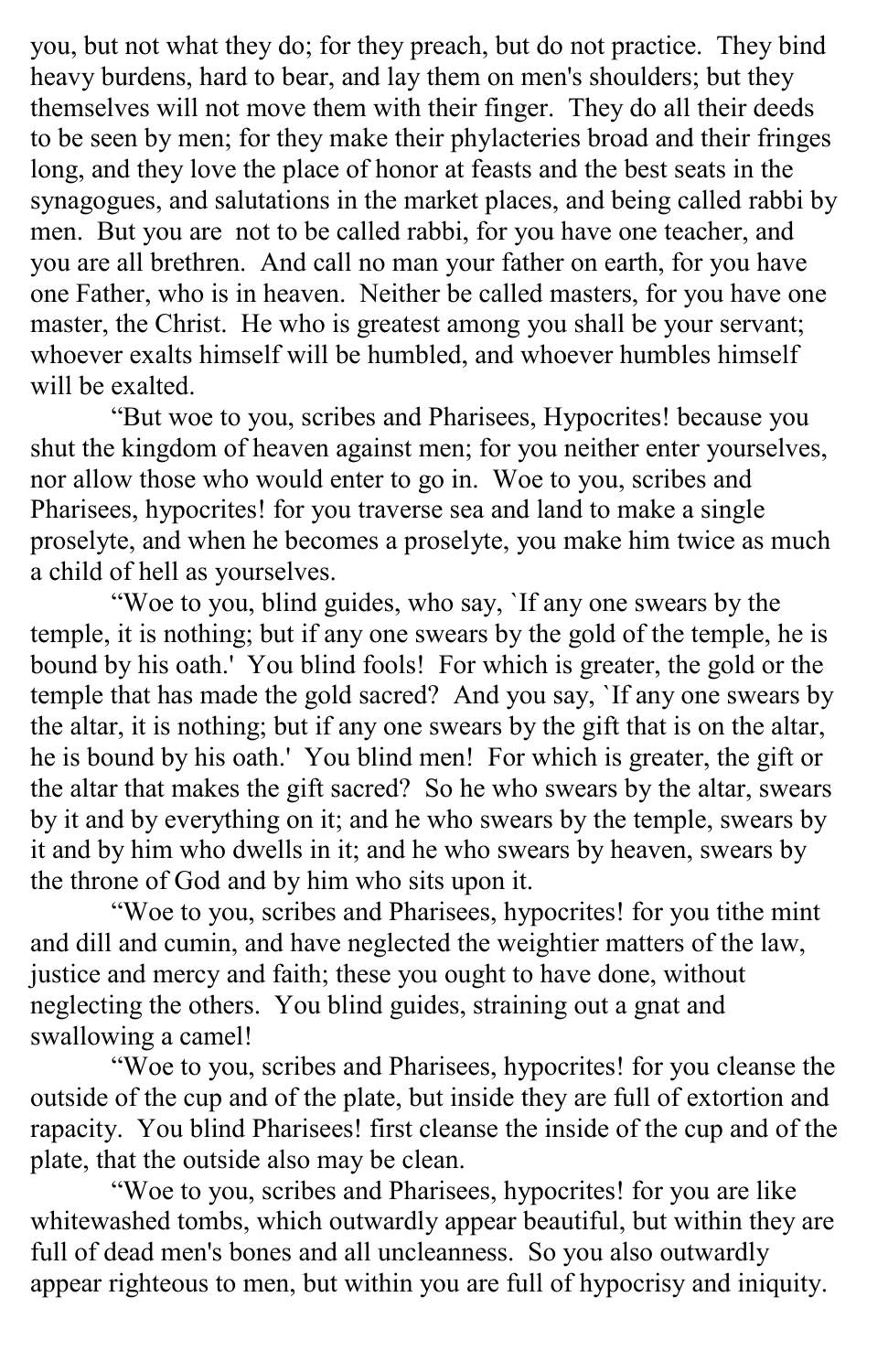"Woe to you, scribes and Pharisees, hypocrites! for you build the tombs of the prophets and adorn the monuments of the righteous, saying, `If we had lived in the days of our fathers, we would not have taken part with them in shedding the blood of the prophets.' Thus you witness against yourselves, that you are sons of those who murdered the prophets. Fill up, then, the measure of your fathers. You serpents, you brood of vipers, how are you to escape being sentenced to hell? Therefore I send you prophets and wise men and scribes, some of whom you will kill and crucify, and some you will scourge in your synagogues and persecute from town to town, that upon you may come all the righteous blood shed on earth, from the blood of innocent Abel to the blood of Zecharitah the son of Barachiah, whom you murdered between the sanctuary and the altar. Truly, I say to you, all this will come upon this generation.

"O Jerusalem, Jerusalem, killing the prophets and stoning those who are sent to you! How often would I have gathered your children together as a hen gathers her brood under her wings, and you would not! Behold, your house is forsaken and desolate. For I tell you, you will not see me again, until you say, `Blessed is he who comes in the name of the Lord."

#### **SCRIPTURE READINGS FOR THIS WEEK**

| <b>Monday</b>   | Daniel 7:2-27, Corinthians 12:1-7                    |  |
|-----------------|------------------------------------------------------|--|
| <b>Tuesday</b>  | Corinthians 12:8-27                                  |  |
| Wednesday       | Exodus 4:24-5:3, Zechariah 9:9-16                    |  |
| <b>Thursday</b> | Ezekiel 37:1-14, Timothy 3:14-16                     |  |
| Friday          | Wisdom of Solomon 1:2-11; Proverbs 11:30-12:4;       |  |
|                 | Isaiah 52:7-10; Zechariah 2:10-13 Malachi 3:1-2;     |  |
|                 | Corinthians 6:16-17:1; Luke 1:26-38                  |  |
| <b>Saturday</b> | Wisdom 10:9-20; Thessalonians 4:13-18; John 11:1-24; |  |
|                 | Proverbs 14:27-35; John 11:55-12:11                  |  |

### **FEASTS AND FASTS**

| March 29 – April 4 | Sixth Week of Great Lent. Fast          |
|--------------------|-----------------------------------------|
| April 4            | Commemoration of the Raising of Lazarus |

## -systemen **NAME DAY CELEBRATIONS**

Whenever you know a friend or loved one whose Name Day/Feast Day is soon to be celebrated, honor the person by presenting them with a lit candle saying, *"Anoonovut abrees"* or *"Anoonovut dzeranas"* ("May you grow old with your name"). Or you can simply say, "Happy Name Day!"

**NAME DAY** celebrated this week: Lazar, Ghazar (March 28)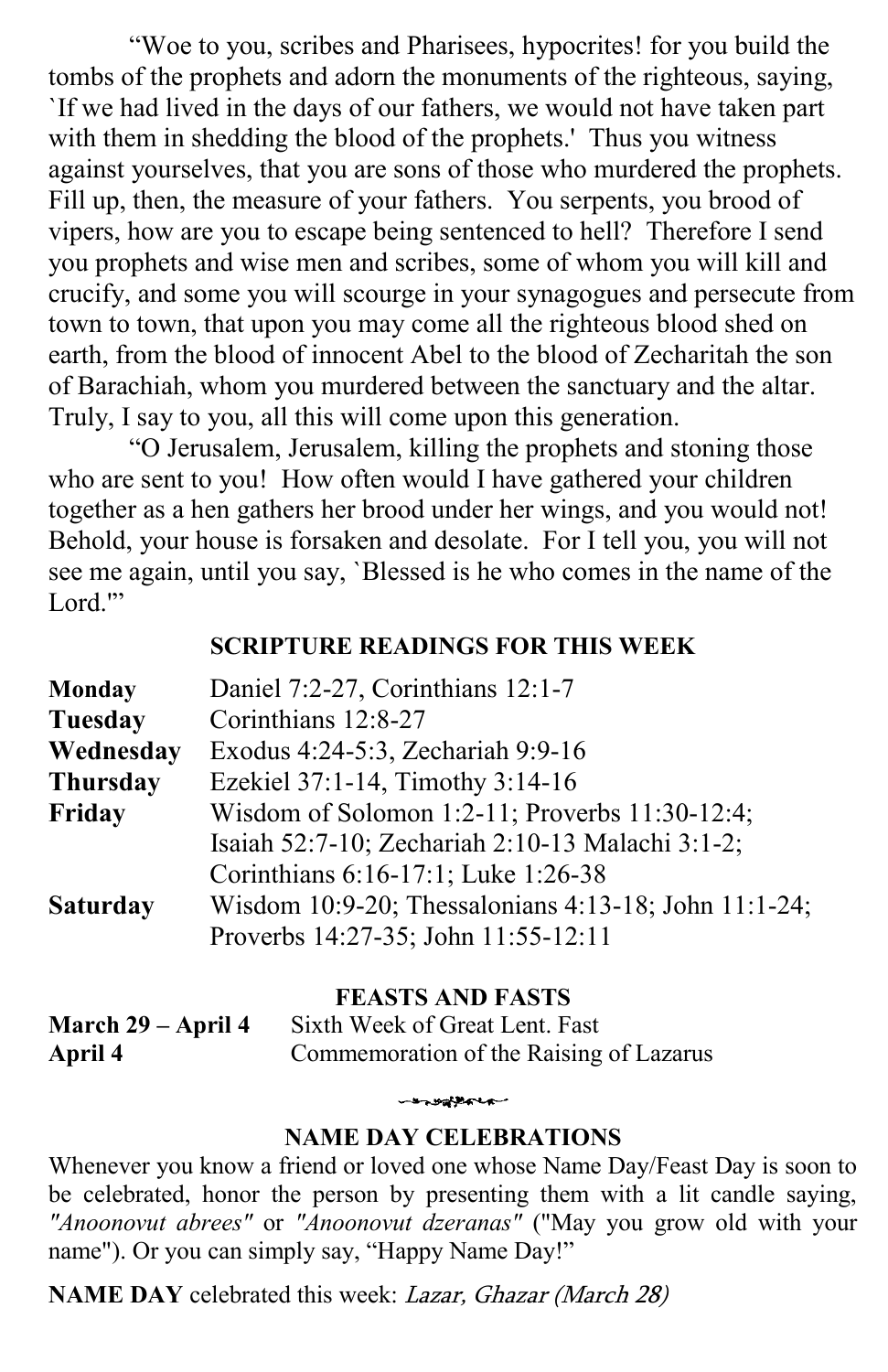## **ԱՂՕԹՔ ՎԱՍՆ ՀԱՄԱՃԱՐԱԿ ՀԻՒԱՆԴՈՒԹԵԱՆ**

Օրհնեալ ես Դուն, Տէր Յիսուս Քրիստոս, Որդին ապրող Աստուծոյ, Բժիշկը մեր հոգիներուն եւ մարմիններուն։ Քու երկնային արքայութենէդ վար իջար ամէն հիւանդութիւն եւ ախտ բուժելու համար։ Քու անբաւ ողորմածութեանդ դիմաց կը հալին մեր մեղքերը, խոյս կու տան դեւերը, կը ջնջուին յանցանքները, կը բուժուին տկարութիւնները, կը բժշկուին վէրքերը, կը մաքրուին ապականութիւնը, կը վերանայ տխրութիւնը, կը նահանջէ հեծութիւնը, կը փախչի խաւարը, կ՛անհետանայ անորոշութեան մէգը, փախուստ կու տայ խաւարը, կը հեռանայ գիշերը, կը տարագրուի տագնապը, կը չքանայ չարիքը եւ կը հալածուի յուսահատութիւնը։

Փորձանքի եւ փորձութեան այս օրերուն, երբ համայն աշխարհը ցնցուած է աղիտալի համաճարակ ախտի մը պատճառով, կ՛աղաչենք Քեզի որպէս զի հեղուս մեր վրայ քու բուժիչ շնորհդ, որուն միջոցաւ մենք բժշկուինք մեր հոգիներուն խորերէն, զօրանանք եւ մաքրուինք։ Որդի Աստուծոյ եւ Որդի Մարդոյ, Դուն մեր փրկութեան համար խաչին վրայ մեռար։ Չարչարանքներուդ միջոցաւ ցոյց տուիր մեզի թէ ինչպէս փորձութիւն եւ պատուհաս կրնան մեզ աւելի մօտեցնել Քեզի։ Դուն ես ժայռ եւ ապաւէն, մեր հանգստութիւնը եւ յոյսը, մեր երանութիւնը եւ փրկութիւնը։ Դուն քու սիրովդ, հոգացողութեամբդ եւ գթասրտութեամբդ հիւանդներ եւ ախտաւորներ բժշկեցիր։

Այժմ, ով Տէր, կը խնդրենք Քեզմէ որ աշխարհի մէջ ամէնուրեք քու զաւակներուդ ցաւը փարատես եւ բժշկես անոնց հիւանդութիւնը, եւ բոլորին շնորհես կատարեալ առողջութիւն եւ ապաւինութիւն քու ամենայաղթ Սուրբ Խաչիդ նշանին տակ։ Պարգեւէ մեզի Տէր, խաղաղութիւնդ եւ զօրացուր մեր հաւատքը քեզ նկատմամբ, որպէս զի կարողանանք յաղթահարել մեր երկիւղն ու տարակոյսը, երբ մղձաւանջ կը տիրապետէ։ Օրհնէ բոլոր այն անձերուն որոնք մեզի ծառայելու համար իրենց կեանքը վտանգի ենթարկած են։ Սիրով ողջագուրէ մահացածները եւ խաղաղութիւն պարգեւէ անոնց սիրելիներուն։ Ներկայի անորոշ վիճակին մէջ հաւատքով կը կրկնենք Ս. Դաւիթ թագաւորին խօսքը. «Աստուած է մեր ապաւէնն ու զօրութիւնը. օգնական է նեղութիւններու դէմ որոնք շատ կը պատահին մեզի։ Հետեւաբար պիտի չվախնանք եթէ աշխարհը խռովի. լեռները ծովու սիրտը իյնան. Անոնց ջուրերը գոռացին եւ խռովեցան. անոնց զօրութենէն լեռները խռովեցան»։

Վստահ ըլլալով քու անբաւ սիրոյդ եւ գթասրտութեանդ կը փառաւորենք եւ կը գովաբանենք քու սուրբ Անունդ ընդ Հօր եւ Հոգւոյդ Սրբոյ. Այժմ եւ միշտ եւ յաւիտեանս յաւիտենից. ամէն։